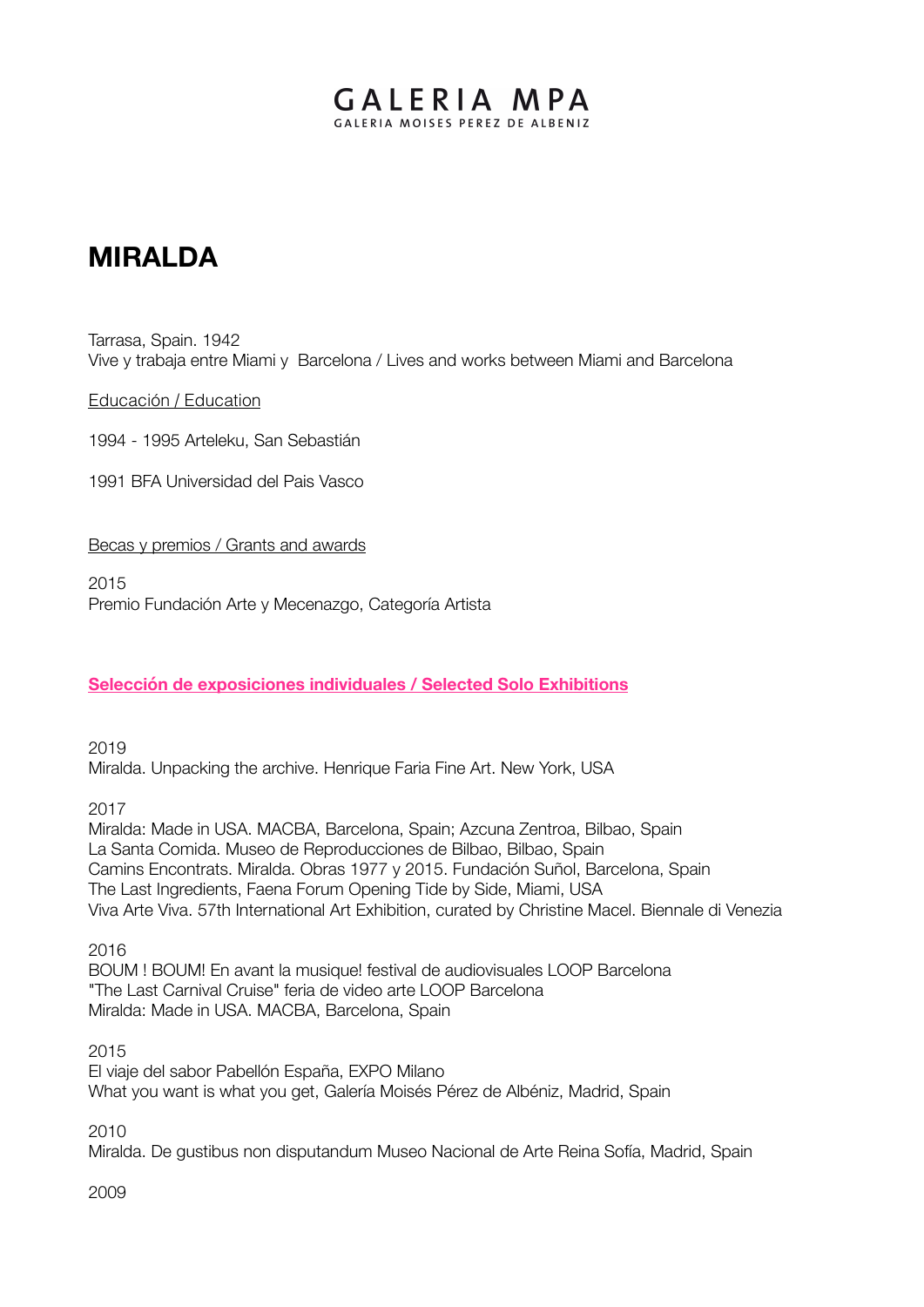Power Food Es Baluard, Palma de Mallorca, Spain Tabú, Galería Moisés Pérez de Albéniz, Pamplona, Spain.

2008 Power Food Artium, Vitoria, Spain Oda a la Papa Lima, Peru

#### 2007

Sabores y Lenguas: Montevideo CCE, Montevideo, Argentina Sabores y Lenguas: Buenos Aires Museo de Arte Moderno de Buenos Aires, Argentina

2006 IX Bienal de La Habana, Cuba XXVII Bienal de São Paulo, Brazil

2005

Sabores y Lenguas: Lima CCE, Lima, Peru Sabores y Lenguas: Bogotá Bogotá, Colombia Sabores y Lenguas: México CCE, México

2004

Sabores y Lenguas: Caracas Museo de Bellas Artes, Caracas, Venezuela La Núvia dels Ous Palma XII Gallery, Vilafranca del Penedès, Barcelona, Spain

2003 PANlingua Centro Cultural Conde Duque / MediaLabMadrid, Madrid, Spain

2002

Galeria SENDA, Barcelona, Spain Camilla Hamm Gallery, Barcelona, Spain Sabores y Lenguas: 15 Platos Capitales Fundación ICO, Madrid, Spain Home Tender Home. Aluminiun by Design: Jewelry to Jets Wolfsonian-FIU, Miami, USA

2001

Sign of Good Taste Collections Selection: Food Culture Museum COPIA, Napa, USA Happy Hour Moveable Mixer Local Time, St.Johann Quartier, Basel, Switzerland

2000 Food Pavilion EXPO 2000, Hannover, Germany

1998

Grandma's Recipes Miami Art Museum, Miami, USA

1997 Big Fish Mayaimi Miami, USA Galerie de France, Paris, France

1996 La torre dels Plats MACBA, Barcelona, Spain

1995 Miralda, Process 1965 – 1995 Palau de la Virreina, Barcelona, Spain Miralda Works 1965 – 1995 Centre Cultural Fundació "La Caixa", Barcelona, Spain IVAM, Valencia, Spain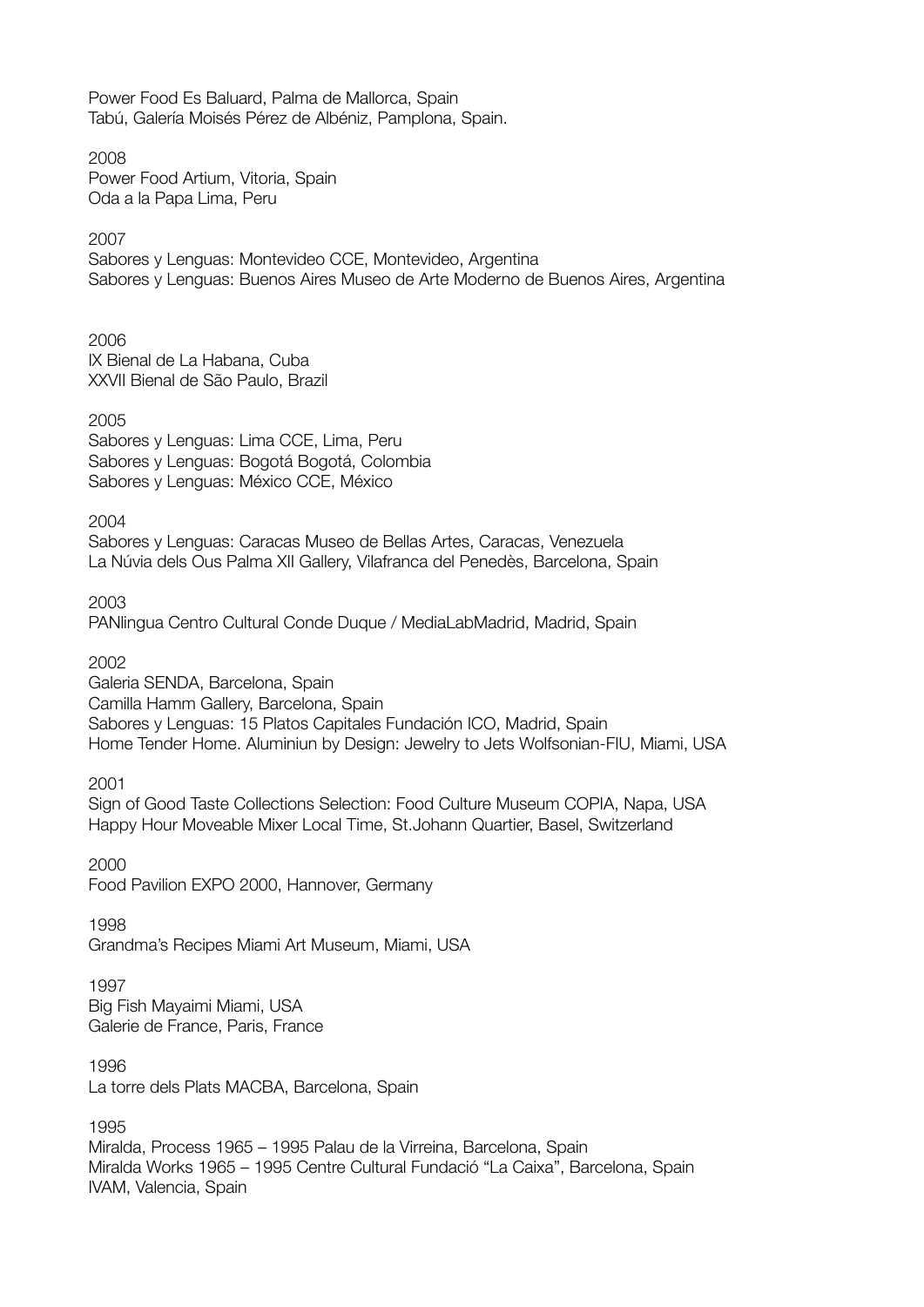1994 ME-NUS Centre Cultural Sa Nostra, Islas Baleares, Spain

1992 Wedding Ceremony Red Rock Canyon, Las Vegas, USA Falla aquàtica XXV Olympic Games, Barcelona, Spain

#### 1991

The Eternity Ring Ikon Gallery, Birmingham, UK Edible Belt Holly Solomon Gallery, New York, USA Wedding Gown World Financial Center, Winter Garden, New York, USA

1990

Liberty Belle Cape Philadelphia Museum of Art, Philadelphia, USA Honeymoon Project Spanish Pavilion 44 Venice Bienal, Venice, Italy

#### 1989

Gâteau Monument Place du Trocadero, Paris, France Apocalypse Lamb Columbus Date Parade, Fifth Avenue, New York, USA Seibu Gallery, Tokyo, Japan

#### 1988

Prenúpcies Fundació Joan Miró, Barcelona, Spain

1987

Aixovar-Ajuar-Trousseau Sala Moncunill, Terrasa, Spain

1986

Engagement Ceremony Jacob K. Javits Convention Center, New York, USA

1984

El Internacional New York, USA Santa Comida Museo del Barrio, New York, USA

1983

Dressing Tables Willi Wear Showroom, New York, USA

1982

Domestic Coral Castle, New World Festival of Arts, Miami, USA

1981

Wheat & Steak Nelson Atkins Museum of Art / Board of Trade, Kansas City, USA Thanksgiving for the Animals Bronx Zoo, New York, USA

1980

Mona a Barcelona Joan Prats Gallery, Barcelona, Spain

1979

Piedesthalles Forum des Halles, Paris, France Charlie Taste Point Galerie in der Friedrichstrasse 31 and Hotel Mike Steiner, Berlin, Germany

1978

A la taula i al llit, al primer crit Internacional Cultureel Centrum, Antwerpen, Belgium Coca-Cola-Polenta. Venerezia-Revenice Grassi Palace, Venice, Italy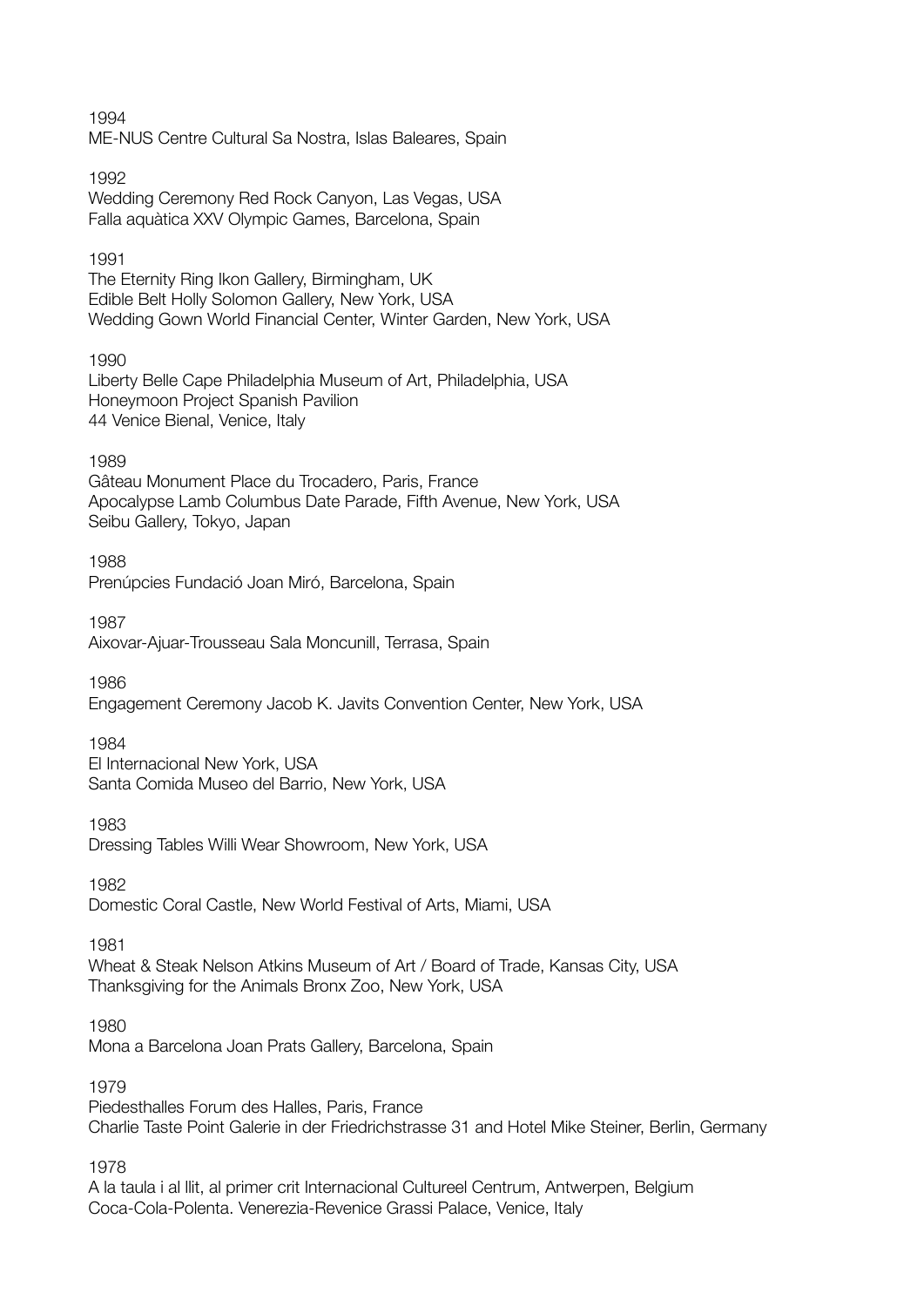#### 1977

Fest für Leda Documenta 6, Kassel, Germany Breadline Contemporary Arts Museum, Houston, Texas, USA Labor Day Festa Artpark, New York, USA

#### 1976

Merenga Hotel Orient, Barcelona, Spain Red Die No. 2 Fine Arts Building, New York, USA

#### 1975

Cenotaphes Noir Gallery and Cultural Centre Villeparisis, France

#### 1974

Movable Feast Ninth Avenue International Festival, New York, USA Pecanins Gallery, México D.F., México

#### 1973

John Kaldor Project Kaldor Showroom & Art Gallery of New South Wales, Sydney, Australia The Seattle Banquet Henry Art Gallery, Seattle, Washington, USA Performance International Design Conference, Aspen, Colorado, USA

#### 1972

Edible Landscape Museum of Art Contemporary Crafts, New York, USA

1971

Naviglio Gallery, Milan, Italy Richard Gray Gallery, Chicago, USA Miralda / Selz. Traiteurs Coloristes Eat Art Gallery, Düsseldorf, Germany Four Colors Ritual VII Bienal de Paris, CNAC, Paris, France

1970

Miralda / Selz. Traiteurs Coloristes Claude Givaudan Gallery, Paris, France Fête en Blanc Verderonne, Oise, France

1969 Aronowitsch Gallery, Stockholm, Sweden

1967

Soldats soldés Zunini Gallery, Paris, France

1966

Drawings 65 Institute of Contemporary Arts, London, UK

#### **Selección de Exposiciones colectivas / Selected Group Exhibitions**

2019

El pulso del cuerpo. Usos y representaciones del espacio. Colección Per Amor a l´art. Curated by Nuria Enguita y Vicente Todolí. Bombas Gens. Centre d´Art, Valencia, Spain

2018

El pulso del cuerpo. Usos y representaciones del espacio. Colección Per Amor a l´art. Curated by Nuria Enguita y Vicente Todolí. Bombas Gens. Centre d´Art, Valencia, Spain 40 Estius A Pollença. Colección Pilar Citoler. Esglesia del Convent de Sant Domingo, Pollença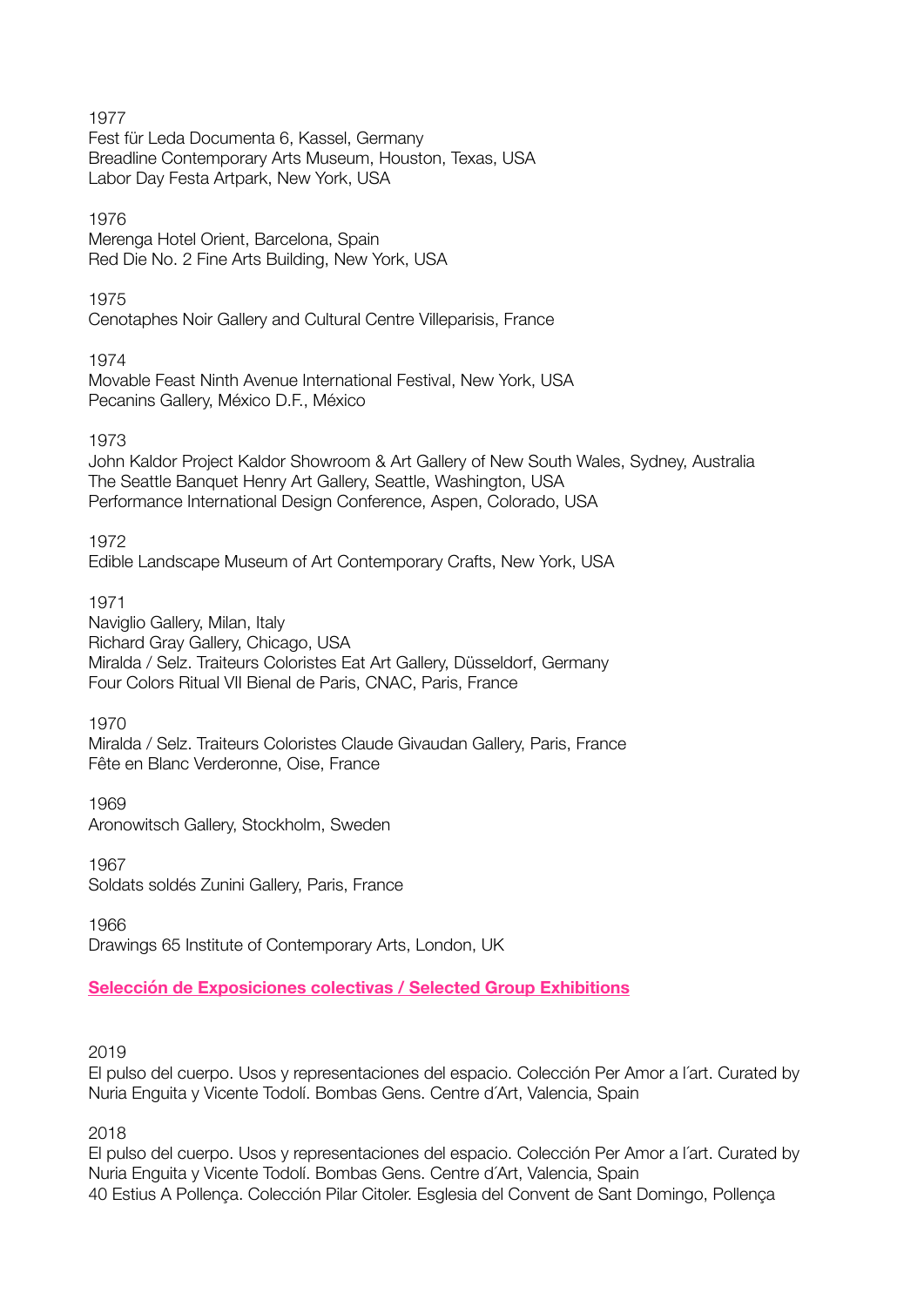Destrucción / Reacción. Curated by Araceli Corbo y Manuel Olveira. MUSAC, León, Spain

## 2016

La trampa en la sonrisa. Artium Vitoria Deseos y necesidades

## 2009

Il·luminacions. Catalunya Visionària CCCB, Barcelona, Spain

## 2007

Teatre sense teatre MACBA, Barcelona, Spain Gambes on wheels Moritz, Girona / Barcelona, Spain

## 2005

Desacuerdos MACBA, Barcelona, Spain El arte sucede (1965-1980) Museo Nacional Centro de Arte Reina Sofía, Madrid, Spain 2004 Nepotism Museum of Art, Fort Lauderdale, Florida, USA Hors d'Oeuvre CAPCMuseé d'Art Contemporain, Bourdeaux, France

## 2003

Spanish fly Roger Smith Gallery, New York, USA TransEAT Miami/ArtBasel, TransEat, Miami, USA La Vaixella Imaginària FoodCulturaMuseum, Barcelona, Spain

## 2002

Sabores y Lenguas: 13 Ciudades Centro Cultural Español, Miami, USA Comer o no Comer Salamanca 2002, Salamanca, Spain

## 2001

Bienal de Valencia Valencia, Spain Meeting Point Barcelona Art Report 2001, Palau de la Virreina, Barcelona Egg Dream Museum Hieronymus Bosch, Boijmans Museum, Rotterdam, the Netherlands

1998

Diseño Industrial en España Museo Nacional Centro de Arte Reina Sofía, Madrid, Spain Les recettes de grand-mère La Biennale de Montréal, Canada

1997

5th International Istambul Biennial, Istambul, Turkey

## 1995

Catalunya, Barcelona, Spain

## 1993

40th Arts Festival of Atlanta, Atlanta, USA Monumental Propaganda World Financial Center, New York, USA

#### 1992

Fars Centre Cultural Sa Nostra, Palma de Mallorca, Spain

1989

Santa Comida. Magiciens de la Terre Centre Georges Pompidou and La Villette, Paris, France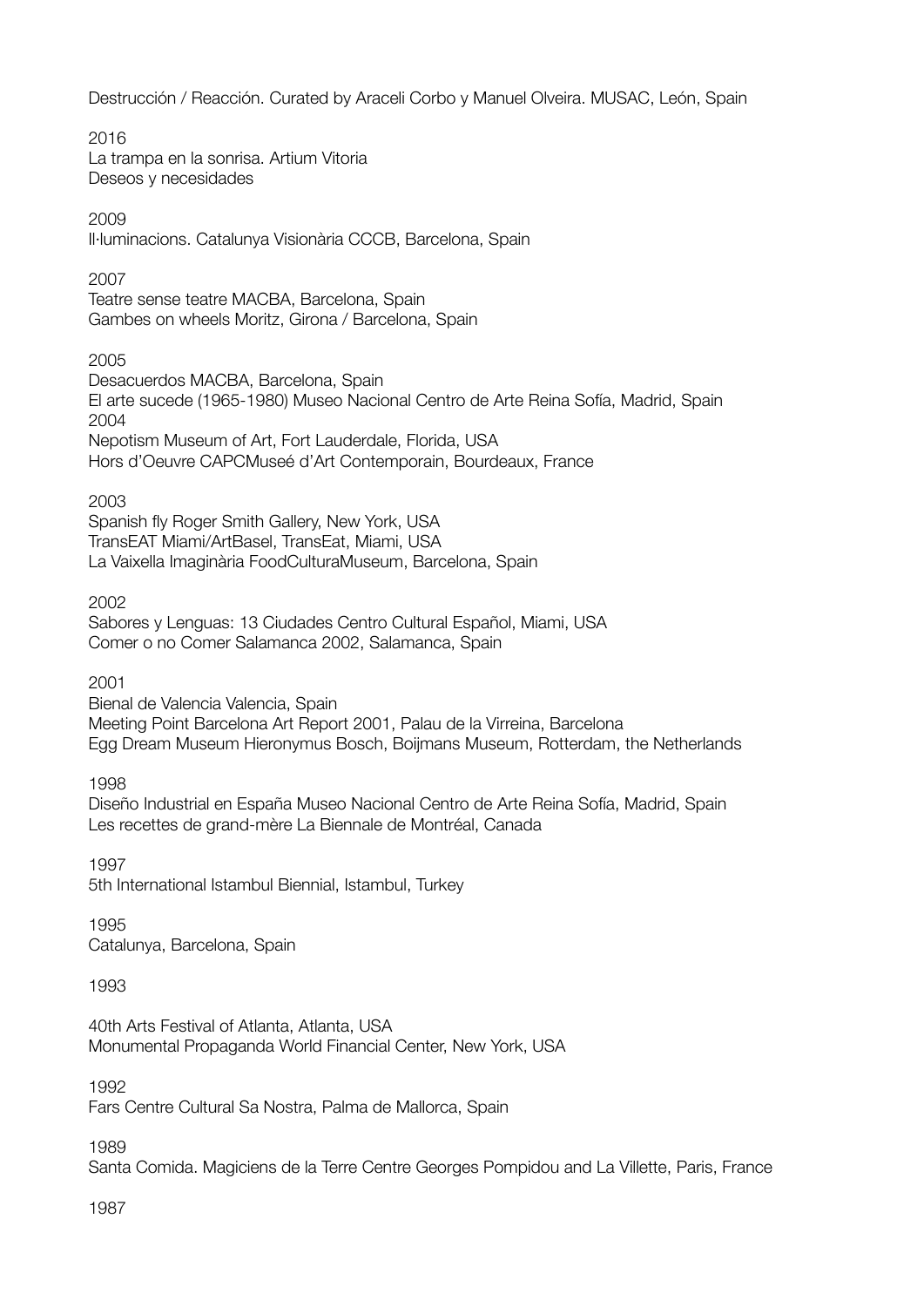Immigrants and Refugees, Heroes or Villains Exit Art Gallery, New York, USA

1986

Barcelona-Filipinas. Le Gorile Blanc Centre Regional d'Art Contemporain, Toulouse, France

1985

Barcelona, París, Nova York: el camí dels dotze artistes catalans, 1960-1980 Palau Robert, Barcelona, Spain

## 1984

Collision: The Seven of Tables Lawndale Alternative, University of Houston, Texas, USA 1983 XVII Biennal de São Paulo, São Paulo, Brazil

## 1980

Zeichen und Mythen Kunstverein, Bonn, Germany

1978

Private Icon The Bronx Museum of the Arts, New York, USA

1977

Trois Musées: Marseille, Lyon, Grenoble Centre Georges Pompidou, Paris, France

1976

Inagural Installations P.S.1., Queens, New York, USA

1975

Vogel Collection Institute of Contemporary Arts, Philadelphia, USA

1973

La Venus du Nilo Palais de Beaux-Arts, Bruxelles, Belgium Tenth New York Avant-garde Festival Grand Central Station, New York, USA

## 1972

Omnium des Arts Jouy-en-Josas, France Bread Show Deson Zaks Gallery, Chicago, USA

1971

Peintures et objects 71 Galliera Museum, Paris, France Kunstzone, Münich, Germany

1970

 Table Pavillon Marsan, Palais du Louvre, Paris, France Itineraires Blanc Musée d'Art et d'Industrie, Saint-Étienne, France

## 1969

Salon de Mai Musée d'Art Moderne, Paris, France VI Biennale de Paris,Galliera Museum, Paris, France Portrait d'un chef d'oeuvre Creuzevault Gallery, Paris, France Distances Musée d'Art Moderne, Paris, France

1968

The Obsessive Image Institute of Contemporary Arts, London, UK Occupation des Lieux American Center, Paris, France 1967 V Biennale de Paris, Musée d'Art Moderne de la Ville de Paris, France SuperLund Lunds Konsthal, Lund, Sweden